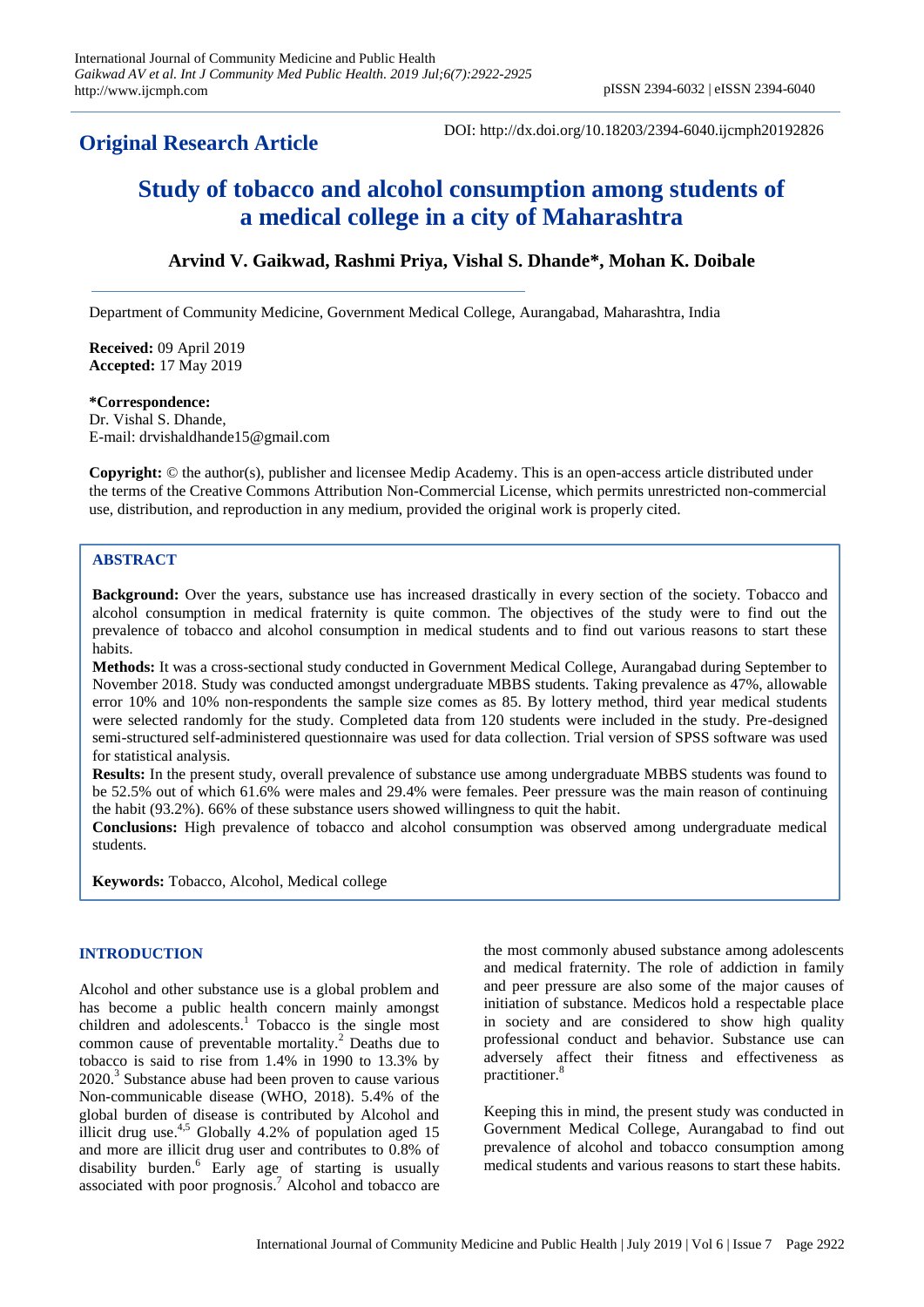#### **METHODS**

It was a cross-sectional study conducted in Government Medical College, Aurangabad during September to November 2018.

Study was conducted in undergraduate MBBS medical students. Taking prevalence as 25%, 10% allowable error and 10% non-respondents the sample size comes as 85.<sup>9</sup> By lottery method, third year medical students were selected randomly for the study. 140 out of 150 were present on the day of study. Out of them 130 participated in the study. Incompletely filled questionnaire were not included in the data. As such, data from 120 students were included in the study.

The students were administered an anonymous, predesigned questionnaire. The questionnaire was prepared by taking in consideration the CAGE questionnaire and WHO Global Youth Tobacco survey (GYTS) and Global Information System on Alcohol and Health (GISAH).<sup>10-12</sup> The questionnaire consisted of information regarding sociodemographic profile of study subjects, pattern of alcohol and tobacco consumption, history of addiction in family, reason behind starting alcohol and/or tobacco and their desire to quit the habit.

Data was analyzed using SPSS trial version 16 software. Test of significance applied was Chi- square test and p<0.05 was taken as statistically significant.

#### **RESULTS**

Among 120 students who participated in the survey, 86 (%) were males and 34 (%) were females. The mean age of participants was  $21.15\pm0.14$  years (Table 1).

#### **Table 1: Age-wise distribution of study participants.**

| Age group (years) | <b>Number</b> |       |
|-------------------|---------------|-------|
| $18-20$           |               | 33.33 |
| $21 - 23$         | 77            | 60    |
| $24 - 26$         | 08            | 6.67  |
| <b>Total</b>      | 120           | 100   |

53 (61.62%) males and 10 (29.41%) females consumed alcohol/tobacco or both (Table 2 shows the sociodemographic profile of study participants and their relation with substance abuse). The most common reason for substance abuse was peer pressure (93.2%) followed by special occasion (84.74%) like birthdays, social gathering, passing parties etc. then stress (38.98%) and curiosity (16.94%) (Table 3).

|                        | <b>Substance abuse</b> | No substance abuse | <b>Total</b> | P value                |
|------------------------|------------------------|--------------------|--------------|------------------------|
| <b>Sex</b>             | $N(\%)$                | $N(\%)$            | $N(\%)$      |                        |
| Male                   | 53(61.63)              | 33(38.37)          | 86(100)      | $X^2=10.14$ , p=0.0014 |
| Female                 | 10(29.41)              | 24(70.59)          | 34(100)      |                        |
| <b>Type of family</b>  |                        |                    |              |                        |
| Nuclear                | 48(57.14)              | 36(42.86)          | 84(100)      | $X^2 = 2.42$           |
| Joint                  | 15(41.67)              | 21(58.33)          | 36(100)      | $p$ -value=0.1198      |
| <b>Present address</b> |                        |                    |              |                        |
| Hostel                 | 73(67.59)              | 35(32.4)           | 108(100)     | $X^2 = 8.437$          |
| Local                  | 3(25)                  | 9(75)              | 12(100)      | $p$ -value= $0.0036$   |

Tobacco and alcohol combined was the most common type of substance abuse (Table 4).

In this study substance use was found to have significant association (p=0.0006) with positive family history of addiction (Table 5). Out of 63 study participants, 42 students (67%) i.e. 35 males and 7 females were willing to quit.

# **Table 3: Various reasons behind initiation / continuing substance use.**

| <b>Reason</b>           | <b>Number</b> |       |
|-------------------------|---------------|-------|
| Peer pressure           | 55            | 93.2  |
| <b>Special occasion</b> | 50            | 84.74 |
| <b>Stress</b>           | 23            | 38.98 |
| <b>Curiosity</b>        |               | 16.94 |

**\***Multiple responses.

#### **Table 4: Different types of substance use among study participants.**

| Type of substance use | <b>Number</b> |      |
|-----------------------|---------------|------|
| <b>Tobacco only</b>   | 06            | 9.5  |
| <b>Alcohol only</b>   | 19            | 30.2 |
| Tobacco + Alcohol     | 38            | 60.3 |
| Total                 |               | 100  |

#### **Table 5: Distribution of study participants according to history of substance abuse in family.**

| <b>Substance use</b>              | <b>Family history of substance abuse</b> |         |              |
|-----------------------------------|------------------------------------------|---------|--------------|
| among study                       | Yes                                      | N0      | <b>Total</b> |
| subjects                          | N(%)                                     | N(%     | $N(\%)$      |
| Yes                               | 44 (70)                                  | 19(30)  | 63 (100)     |
| N <sub>0</sub>                    | 1(11.1)                                  | 8(88.9) | 09 (100)     |
| $-1$<br>$\sim$ $\sim$<br>$\cdots$ | 0.0001                                   |         |              |

 $X^2$ =11.5, df=1, p=0.0006.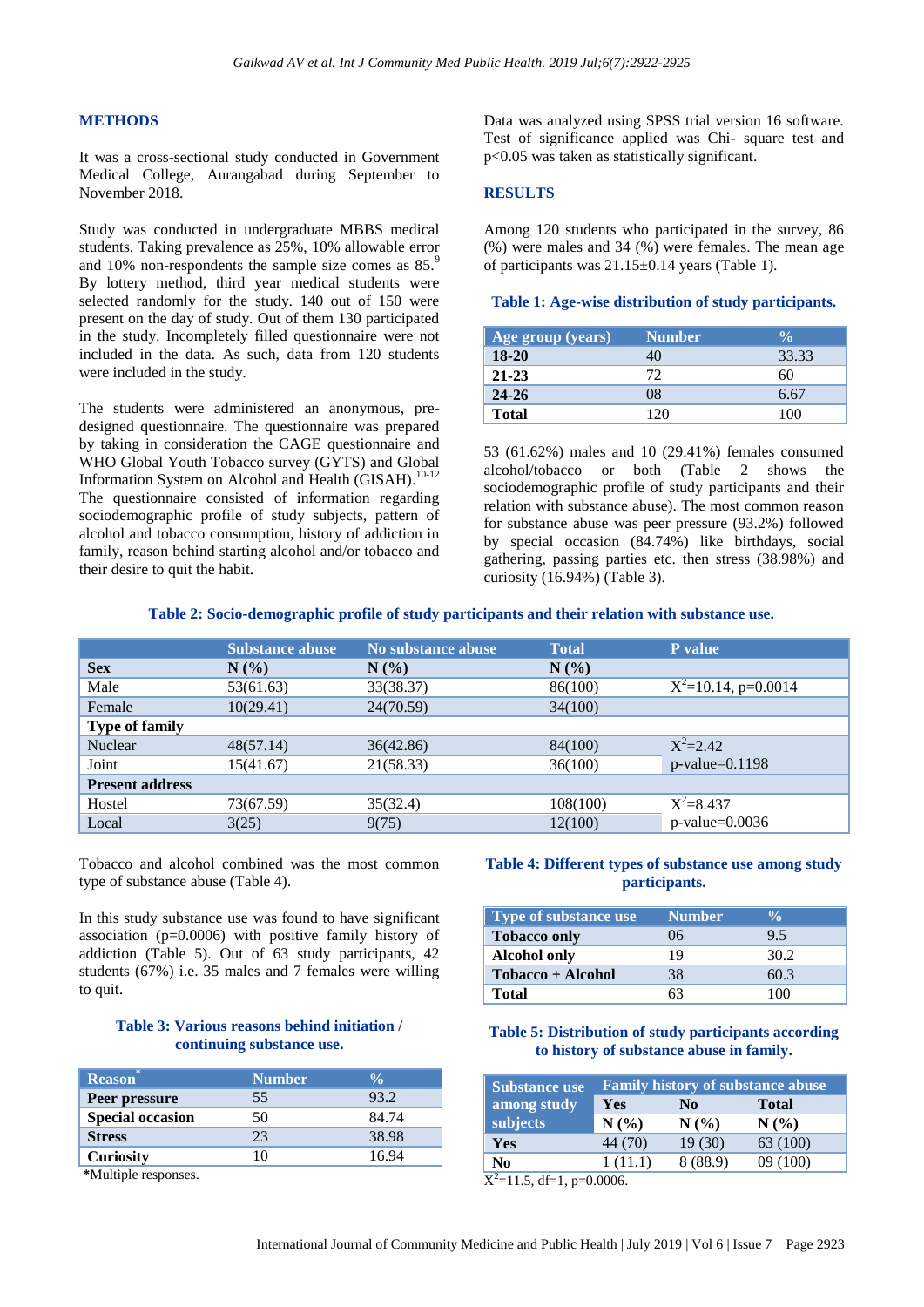#### **DISCUSSION**

The study was aimed to find out the prevalence of alcohol and tobacco among medical undergraduates. In this study, the overall prevalence of substance abuse was found 52.5% which was much higher than the study of Mehra et al in which the prevalence was  $20\%$ .<sup>13</sup> This was probably because this study was conducted among medical undergraduates of a city whereas Mehra et al conducted their study in a rural setup.

In present study the prevalence of substance use was found significantly high among males (61.62%) which was similar to the study done by Singh et al (61.29%) but much higher than that of Padhy et al where prevalence was 37.22%.<sup>3,14</sup>

The prevalence among females (29.41%) was similar to the study of Kumari, Nath (28.8%) but significantly higher than Singh et al, (8.24%) and also Padhy et al at 7.22%.<sup>15</sup>

This study found that major reason for substance abuse was peer pressure (93.2%) followed by special occasion (84.74%), stress (38.98%) and curiosity (16.94%) this was considerably different than the study by Singh, which found stress (43%), followed by the curiosity of alcohol and tobacco (41.5%) as the major reasons behind taking up substance abuse. This was almost similar to the study of Mehra et al which found friends (80%) as the main cause. The most common substance abuse was tobacco and alcohol combined which was similar to the findings of Jaiswal et al. $9$  Substance abuse among students is significantly associated with history of substance abuse in family specially parents or siblings this was similar to the study of Kumar et al and Khosla et al. 16,17

In our study, 66% were willing to quit which was much higher than Singh et al (44.6%) somewhat nearer to the findings of Arora et al, where the attempt to quit substance use was 59.6%.

#### **CONCLUSION**

Substance abuse among young adults is growing considerably. Appropriate intervention, health education, support and counselling should be done to uproot this type of habits at early stage of life. Efforts should be made to improve home environment

Substance abuse has adverse effect on personal level, family as well as society like anxiety, crime, accidents, violent behavior, impaired decision making and withdrawal from family etc.

# **ACKNOWLEDGEMENTS**

The author is very grateful to Yogesh Kirwale  $7<sup>th</sup>$ semester undergraduate student for his cooperation in conducting this study.

*Funding: No funding sources Conflict of interest: None declared Ethical approval: The study was approved by the Institutional Ethics Committee*

# **REFERENCES**

- 1. WHO study group on drug dependence. WHO Tech Rep Ser No 407. 1969: 6–8.
- 2. Prevalence of current tobacco use among adults aged=15 years (percentage). World Health Organization. Accessed on 2 January 2009.
- 3. Singh A, Gupta P, Srivastava MR, Zaidi ZH. A cross sectional study on tobacco and alcohol abuse among medical college students. Int J Community Med Public Health. 2017;4:3372-5.
- 4. Gowing LR, Ali RL, Allsop S, Marsden J, Turf EE, West R. Witton J. Global statistics on addictive behaviours: 2014 status report. Socieety Addict. 2014;110(6):904–19.
- 5. Binub K, Burnout among health professionals in a tertiary medical college, of northern Kerala, India. Ind J Community Med Public Health. 2019;6(1): 229-33.
- 6. WHO (2002c). The world health report 2002: Reducing risks, promoting healthy life style. Geneva, World Health Organization, 2002.
- 7. Smriti S, Divakar SV, Suryanarayana SP, Puttaswamy M. Prevalence of substance abuse among high school students in field practising area of Dr. B. R. Ambedkar Medical College, Bengaluru. Int J Community Med Public Health. 2018;5:4423- 6.
- 8. Rai D, Gaete J, Girotra S, Pal HR, Araya R. Substance use among medical students: time to reignite the debate? Nat Med J India. 2008;21(2):75- 8.
- 9. Jaiswal HS, Jaiswal SS, Jain SL. Patterns of substance use in first year and final year medical students: a cross-sectional study. Int J Recent Surg Med Sci. 2017;3(2):98-101.
- 10. Ewing, John A. Detecting Alcoholism: The CAGE questionnaire. JAMA: J Am Med Association. 1984;252:1905-7.
- 11. Available at: http://www.cdc.gov/tobacco/global/ gyts/GTSY\_factsheets.htm. Accessed on 24 March 2019.
- 12. Available at: https://www.who.int/substance\_abuse /activities/gisah/en/. Accessed on 24 March 2019.
- 13. Mehra J, Nayak K, Jain PK, Srivastava D, Kharya P, Sachan N. Alcohol use and its influencing factors among undergraduate students in Uttar Pradesh University of Medical Science in district Etawah, India. Int J Community Med Public Health 2018;5:5425-9.
- 14. Padhy GK, Das S, Sahu T, Parida S. Prevalence and Causes of Substance Abuse Among Undergraduate Medical College Students. Indian Med Gazette. 2014:276-82.